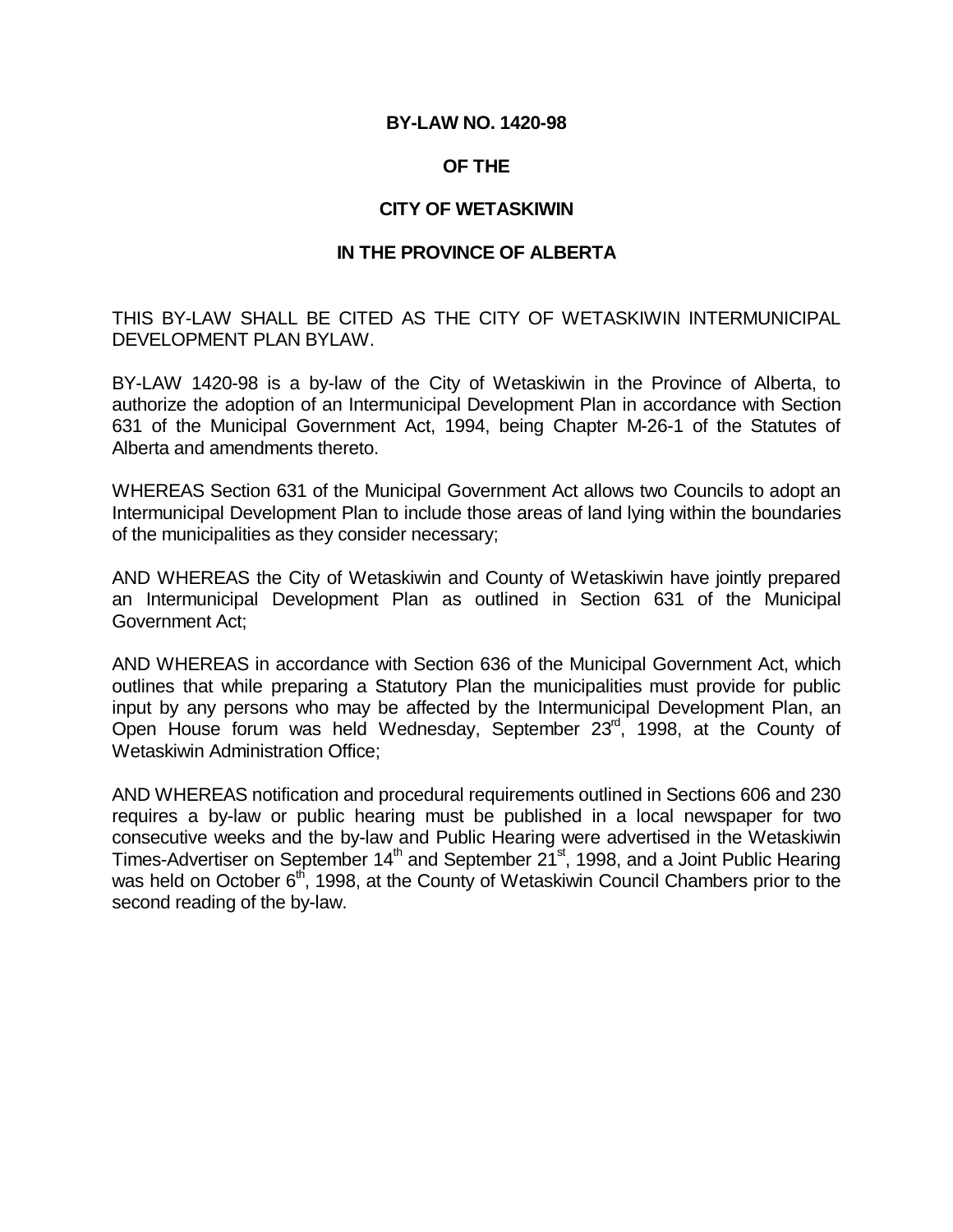By-Law 1420-98 Page 2 of 2

NOW THEREFORE pursuant to Section 631 of the Municipal Government Act, **the Council of the City of Wetaskiwin** duly assembled, hereby enacts as follows:

- 1. The document attached to this by-law as Appendix "A" is adopted as an Intermunicipal Development Plan between the City of Wetaskiwin and County of Wetaskiwin No. 10.
- 2. This by-law comes into effect on the date **of signing or the date on which the County of Wetaskiwin enacts a similar Bylaw, whichever is later**.

READ a first time this 28 day of September , 1998.

READ a second time this  $13<sup>th</sup>$  day of  $\degree$ October<sub>-1</sub>, 1998.

READ a third time and passed this  $-13^{th}$   $-$  day of  $\sim$  October  $\sim$ , 1998.

\_\_\_Original Signed \_\_\_\_\_\_\_\_\_ MAYOR

Original Signed CITY CLERK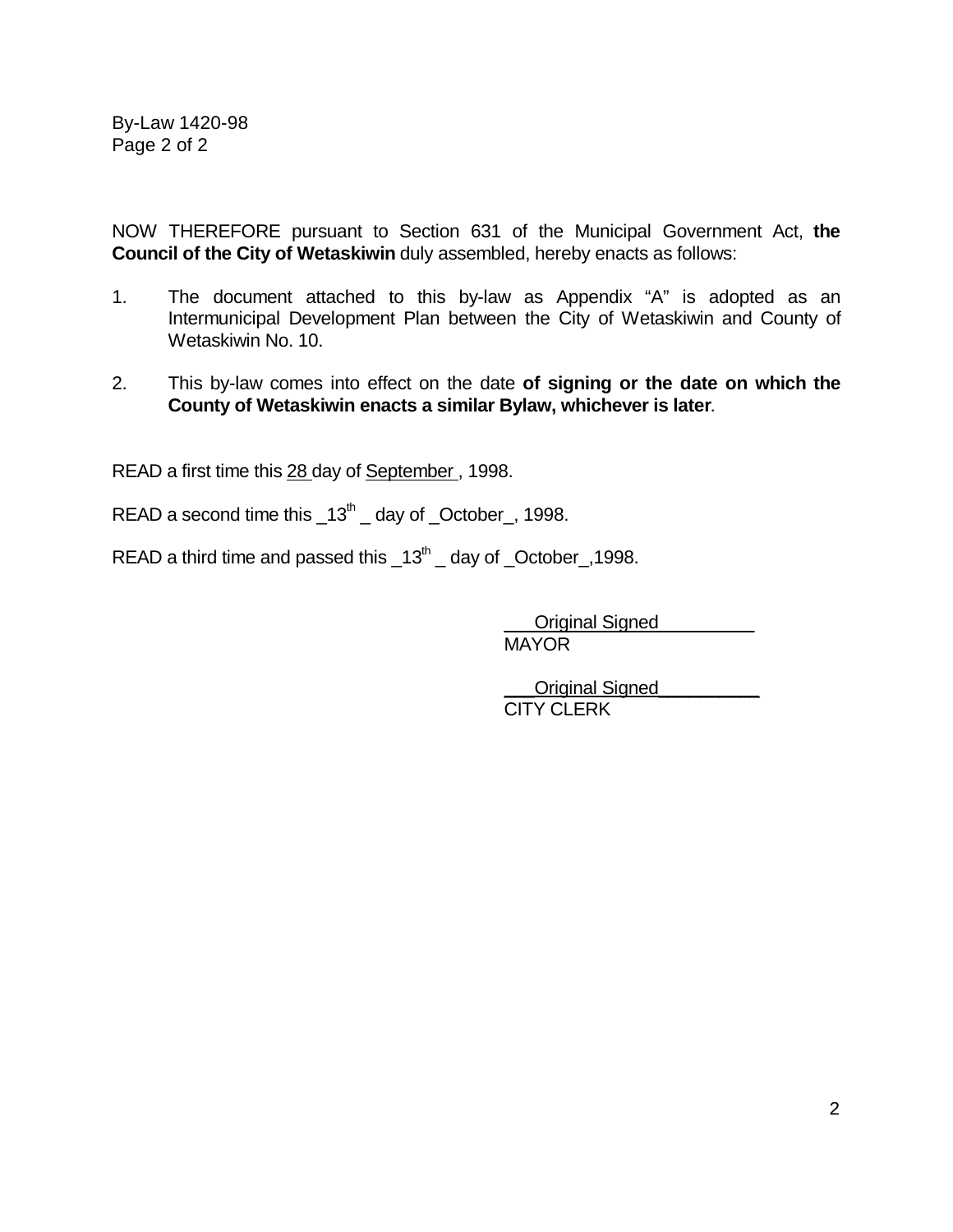Bylaw 1420-98 **Bylaw 98/66** 

City of Wetaskiwin County of Wetaskiwin

## **City and County of Wetaskiwin lntermunicipal Development Plan**

# **Purpose**

The purpose of this plan is to ensure that development in the County does not unreasonably interfere with the long term growth of the City. The plan will ease the transition from agricultural to urban land uses.

# **Legal Authority**

This Is an lntermunicipal Development Plan under section 631 of the Municipal Government Act (MGA). As a statutory plan it has extensive powers:

- Municipal Development Plans and Area Structure Plans must be consistent with it (MGA s.638);
- any decision of a Subdivision Authority or a Development Authority must conform with it (MGA s.654(l)(b));
- when hearing a development appeal, a Subdivision and Development Appeal Board must comply with it (MGA s. 687(3)(a)); and
- when hearing a subdivision appeal, a Subdivision and Development Appeal Board must have regard to it (MGA s.680(2)(a).

However, section 637 of the MGA provides that

• the adoption by a council of a statutory plan does not require the municipality to undertake any of the projects referred to in it.

# **Principles**

The plan is based on the following principles which are agreed by both municipalities:

The plan will establish patterns of land use that benefit both municipalities.

- The City has a legitimate interest in development outside its boundaries if this
- development will affect the way the City expands.
- The plan will protect existing public investment in roads and utilities.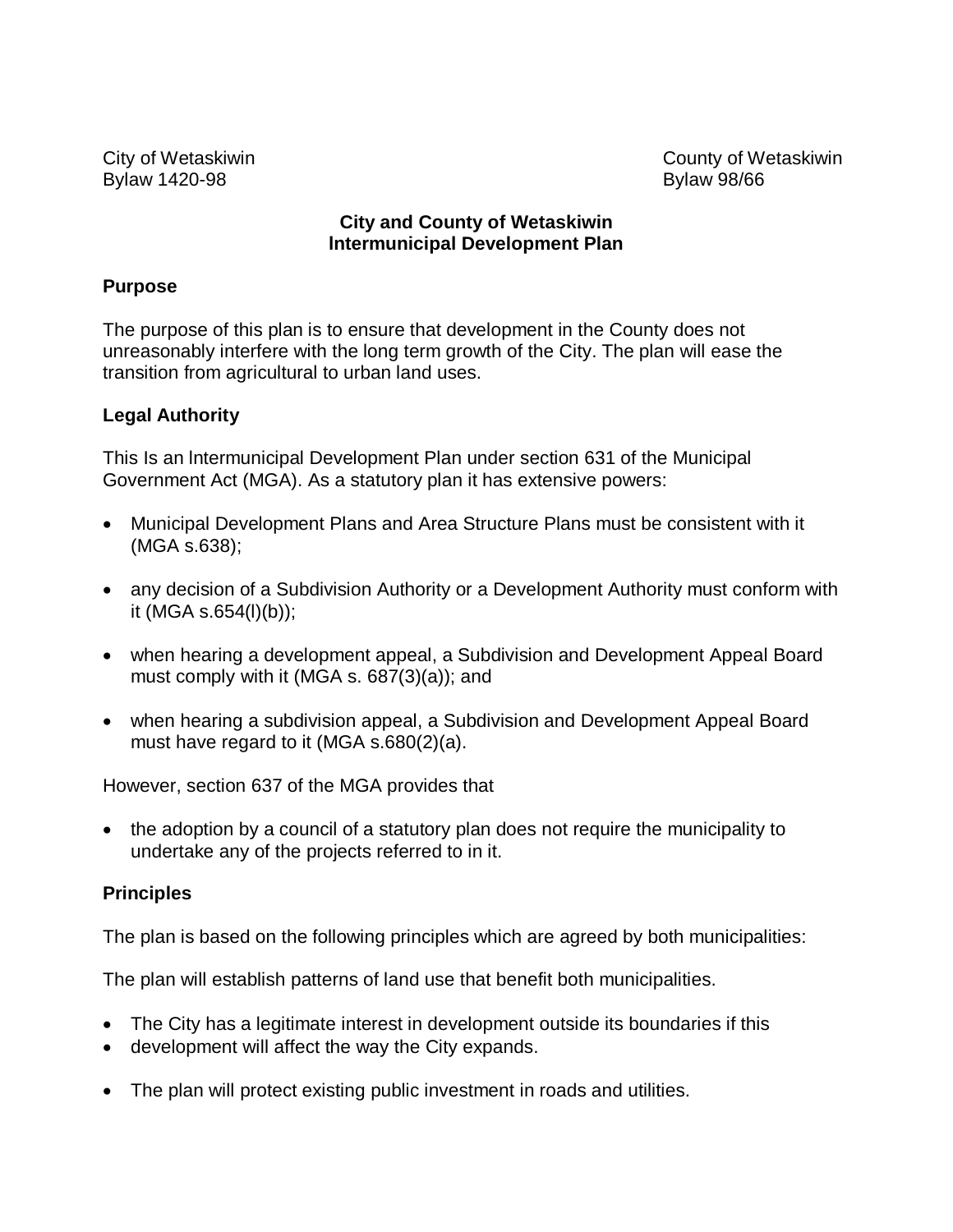- The plan will assist in protecting existing private investment by restricting incompatible land uses.
- The subdivision and development approval process will be open and public, and will be fair to all parties.
- Development in the plan area will proceed with full consultation between the developer and the two municipalities, and will take into account the interests of third parties such as adjacent landowners.
- Land should remain in whichever municipality is best able to provide services to it and its owners. As a general rule, farm land and unserviced residential land should be in the County, and land which requires municipal water and/or sewer should be in the City.
- Infrastructure which benefits both municipalities may be cost-shared on an equitable basis.
- The plan is consistent with the provincial Land Use Policies (Order-in-Council 522/96).

## **Area Affected**

The area under the jurisdiction of this plan, referred to throughout this document as the 'Plan Area', is shown on Map 1.

#### **Constraints on Development**

Map 2 shows factors which will limit the development of land in the plan area, including height and use restrictions to protect the airport; provincially mandated setbacks from sewer lagoons and landfills; drainage courses and areas subject to flooding; intensive livestock operations; and the locations of operating and abandoned oil and gas wells and pipelines. Where setbacks are required by legislation, they are listed in Appendix 1.

# **Long Term Land Use**

The expected long term use of land in the plan area is shown on Map 3. This pattern of land use is based on serviceability, the projection of existing trends, the development restrictions noted on Map 2, and market demand.

The conversion of land to these uses will be supported by both municipalities. Conversion to other uses will require amendment of this plan.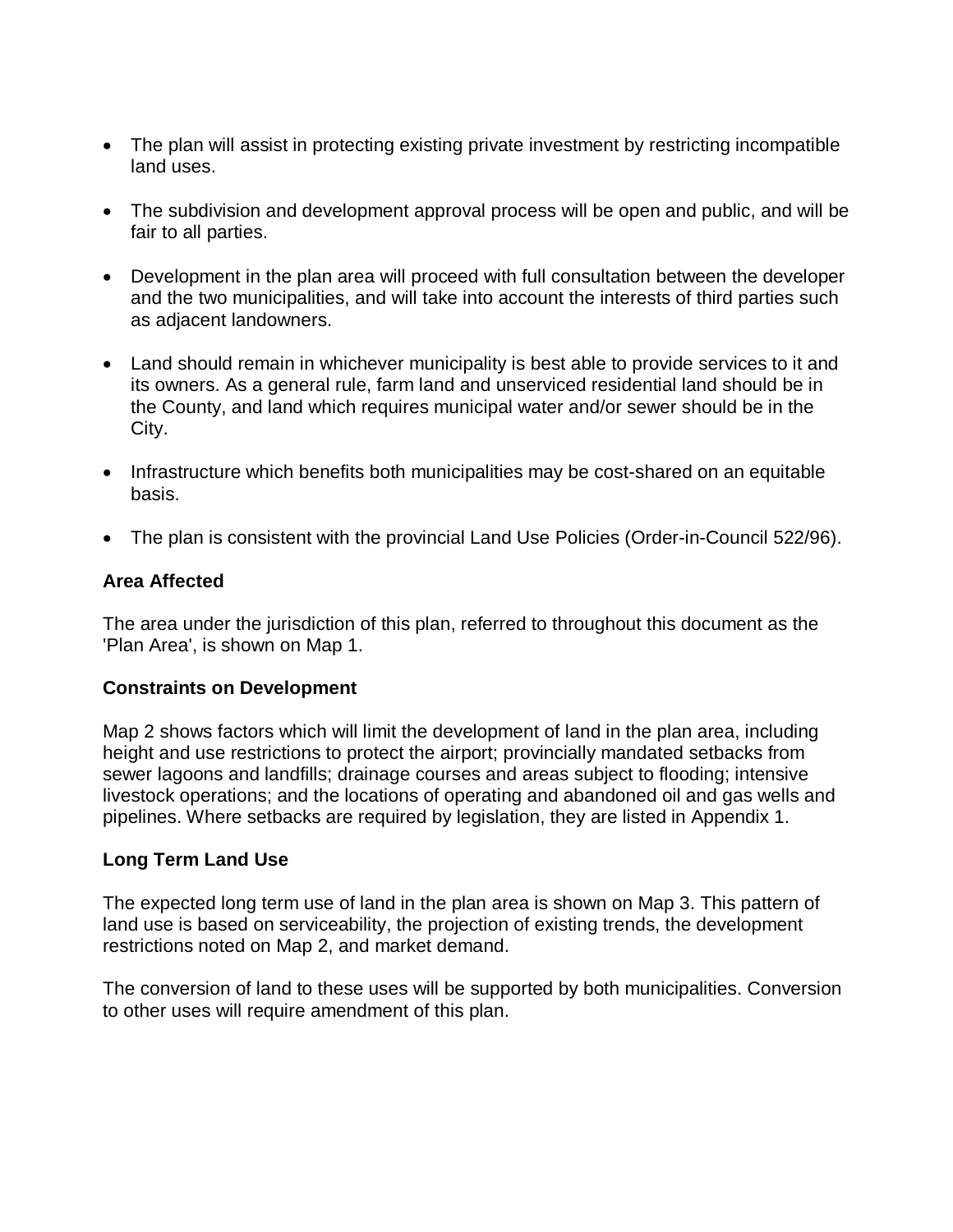#### **Development on Serviceable Land**

As a general rule, land which can economically be serviced by gravity sewer will be reserved for development at urban densities.

These areas are shown marked SR (serviced residential) and SI (serviced industrial) on Map 3. Land marked SR/SI may be needed for industry or residences depending on demand.

Interim uses may be allowed on this land provided they will not obstruct its eventual conversion to urban use.

#### **Development on Unserviceable Land**

Several areas cannot economically be serviced but, because of their location and other factors, may be converted to non-farm use.

These areas are shown marked UR (unserviced residential), Ul (unserviced or semiserviced industrial) and HC (highway commercial) on Map 3.

Interim uses may be allowed on this land provided they will not obstruct its eventual conversion to urban use.

# **Existing Approvals Honoured**

There are a few places where this plan calls for one land use but the property already has subdivision or development approval or land use classification for a different use. In these cases the previous approval or classification will over-ride this plan, but if an approval expires without being used, it will not be renewed.

#### **Area Structure Plans Required**

Before any land in the plan area is subdivided or developed, an Area Structure Plan (ASP) must be prepared, showing how the proposed development will fit in with surrounding land uses, and how it will be served by roads and utilities. The draft ASP will be circulated to adjacent landowners, utility companies, the school boards, and regulatory agencies in the same way as a subdivision application, and their comments and recommendations will be taken into account before the ASP is adopted by bylaw.

An ASP will not be required for small scale developments such as the construction of a new farm house or the first-parcel subdivision of a yard site.

# **Agricultural Land Uses**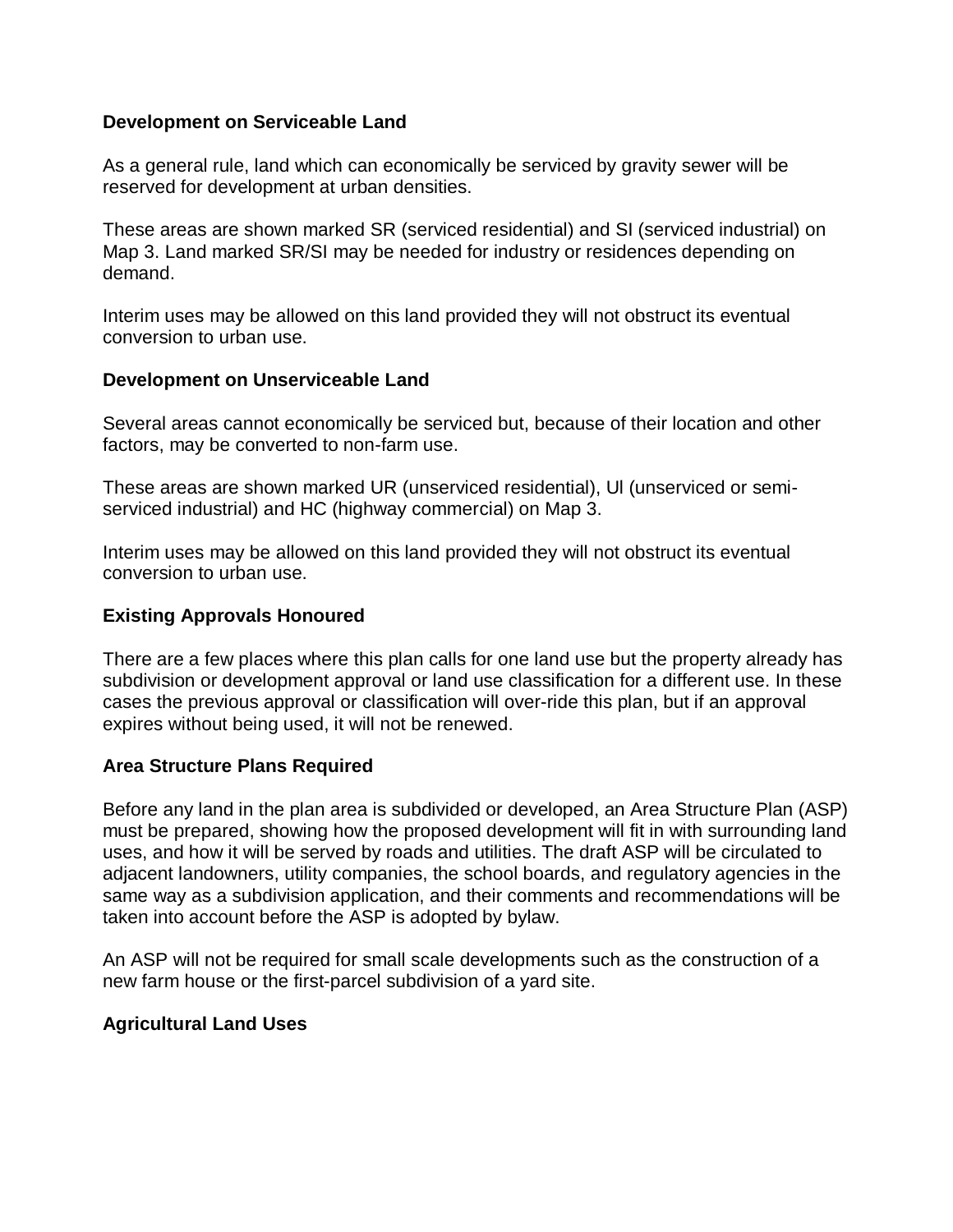Much of the land in the plan area will remain in farm use for the foreseeable future. As far as possible, farming should go on as it has in the past. However, intensive livestock operations (defined in Appendix 2) will be subject to some controls.

Within one mile of the City boundary, no new intensive livestock operations will be allowed.

Existing intensive livestock operations are grandfathered regardless of change of ownership. They may expand, and may convert to other types of intensive livestock operations, subject to the public health regulations, Alberta Agriculture's Code of Practice, and the County's land use bylaw.

The spreading of manure in new areas will be controlled by the County through the development control process.

These rules will not prevent the grazing of livestock anywhere in the plan area.

At present, some farm buildings do not require a development permit. This could lead to buildings being constructed on land needed for a future road or utility lines, so within the plan area, all new farm buildings on permanent foundations will require development permits.

# **Advertising Signs**

The County will not allow any new commercial signs within 3 km of the City limits without all provincial approvals in place.

The County will support the Province's efforts to remove all illegal signs.

# **Protecting the City's Water Supply**

The City's water supply comes from Coal Lake, which is fed by Pipestone and Bigstone Creeks. It is vital to protect the quality of this water.

The County will control development in the watershed to protect the City's water supply. Specifically, it will examine any application for an intensive livestock operation for its effect on water quality, and will require changes in the application to protect water quality. The County will also control development on the banks of Coal Lake to prevent erosion, siltation, and the entry of contaminants.

It may be necessary to raise the level of Coal Lake to store more water. The County will not allow any development around the lake which may interfere with raising the water level. Specifically, no permanent buildings will be allowed lower than five metres above the present weir elevation.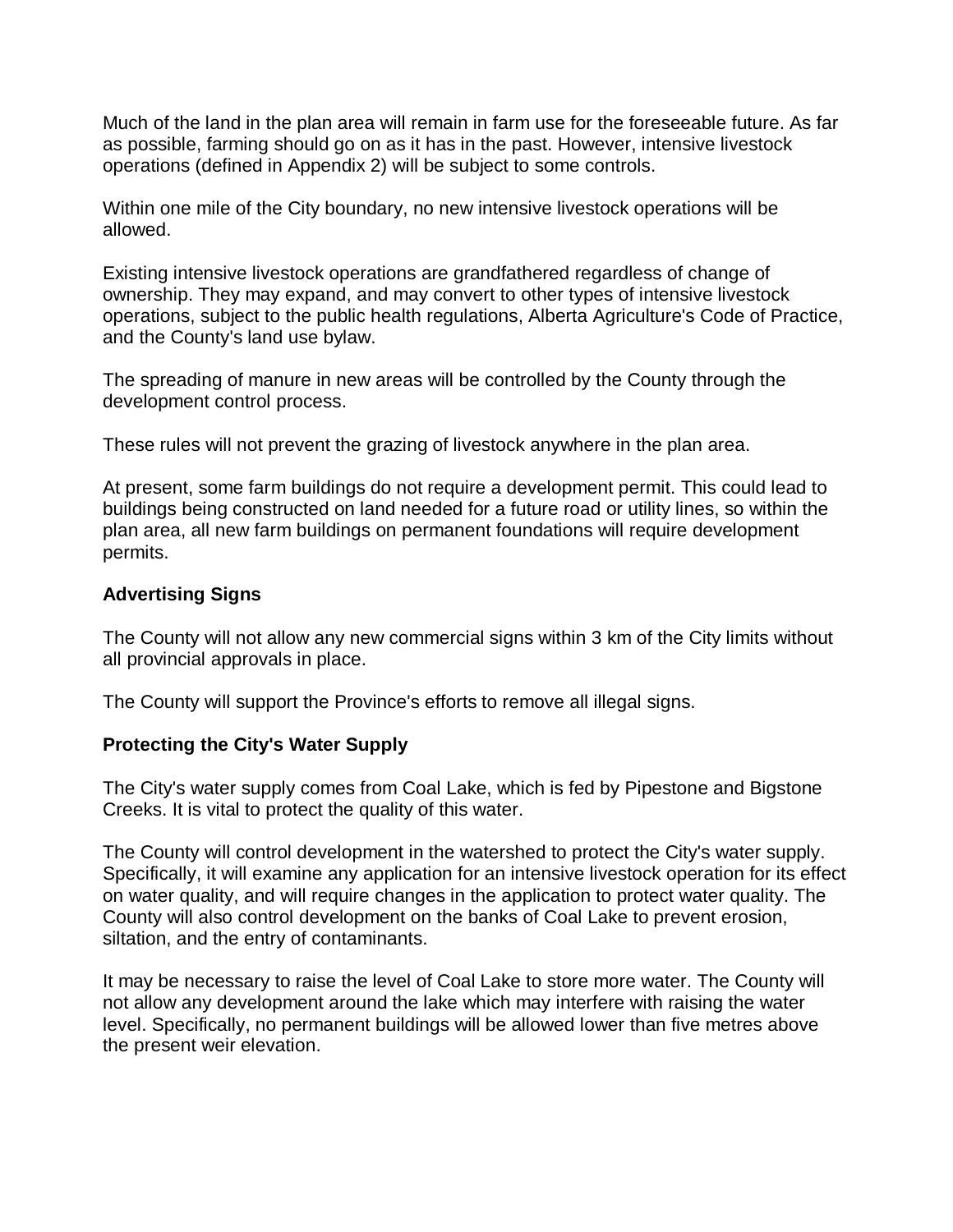## **Future Road System**

Present County roads will form the backbone of an expanded urban road system. These roads need to be widened to at least 24 and possibly 30 metres.

Road widening will be acquired as the opportunity arises. In other places, new road rightsof-way will be needed. Some of these are shown on Map 4. In all likelihood, these roads will not be needed for many years, until the owners choose to develop the land. At that time the City will negotiate a route with the owners. If a road must be built sooner, its alignment will accommodate existing land uses.

Other roads may be added later by amending this plan.

The County will use its development control powers to prevent building on land required for future roads. These roads will be identified in Area Structure Plans for each quarter section.

Building setbacks will be calculated from the future, widened right-of-way.

#### **Road Priorities**

Road construction priorities will be set jointly by the two municipalities as part of their capital budgeting process.

#### **Cost Sharing for Road Construction**

The municipalities may share the cost of improving roads in the plan area which benefit both City and County, These roads will be identified from time to time by Councils and cost sharing will be negotiated on a case-by-case basis.

#### **Cost Recovery when Land is Annexed**

Where municipal infrastructure has been built at County cost, and the land is annexed into the City, the City will reimburse the County for the depreciated value of the improvements based on their remaining life expectancy.

#### **Cost Recovery when Land is Developed**

When a road along the municipal boundary is improved, it benefits the landowners on both side of the road, but it is difficult for the road authority to recover its costs immediately from the landowner in the other jurisdiction. As far as is possible under current legislation, the municipalities will recover this cost from the benefitting land when it is developed.

#### **Annexation**

The land shown on Map 1 will not automatically be annexed.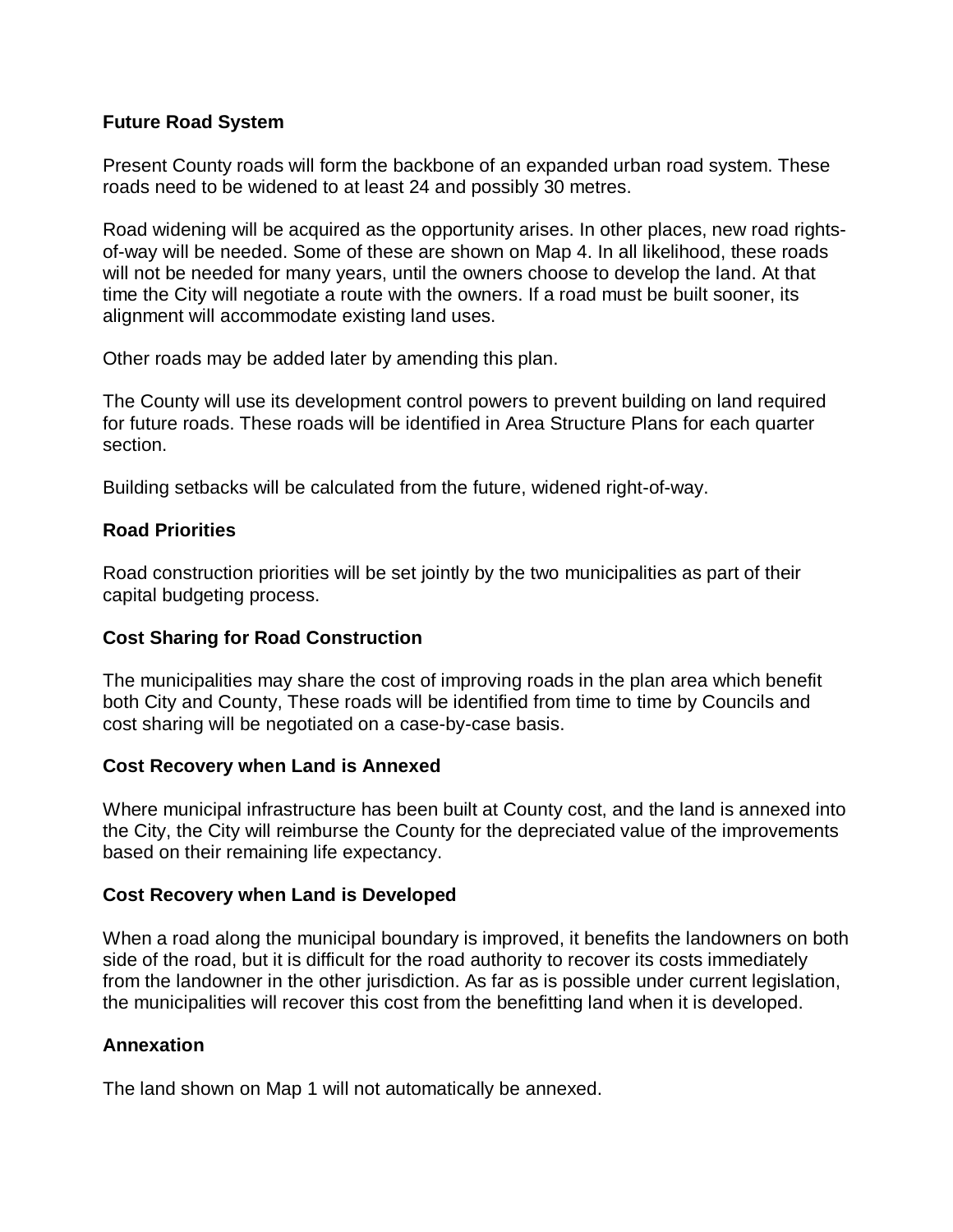Land should remain in whichever municipality is best able to provide services to it and its owners. As a general rule, farmland should be in the County, and land which is subdivided to urban densities, or which requires municipal water and/or sewer, should be in the City.

The City will not attempt to annex any land until there is a legitimate proposal for development to urban uses or requiring urban services. A proposal will be considered legitimate when the owner has been granted subdivision or development approval. When this pre-condition is met, the County will not object to annexation.

#### **Development Standards on Land to be Annexed**

When the County approves a subdivision or development on land which is likely to be annexed in the near future, it will require that infrastructure is constructed to City standards.

## **Implementation by County**

The land.use policies in this plan will be implemented by the County by setting up a new district under the land use bylaw.

## **Referrals**

The County will notify the City of all subdivision and development proposals and all applications for amendments to the land use bylaw or statutory plans in the plan area. If the proposal is compatible with the plan, the City will offer no objection. If the proposal is not compatible with the plan, and the two municipalities do not agree to change the plan, the County will refuse the application.

The City will notify the County of all proposed subdivisions and developments on land adjacent to the municipal boundary. If the proposal is compatible with the plan, the County will offer no objection. If the proposal is not compatible with the plan, and the two municipalities do not agree to change the plan, the City will refuse the application.

The two municipalities will develop written referral procedures covering rezoning, subdivision, and development applications. The details will be agreed between the two CAO's without requiring a formal amendment to this plan.

The County will not change the zoning designation, as it now exists, on NE 3-46-24 and the lands northwest of the railway on NE and NW 2-46-24 without consultation with the City.

# **Appeals**

A person whose subdivision or development proposal is turned down under this plan has the right to appeal to the County's Subdivision and Development Appeal Board (SDAB). In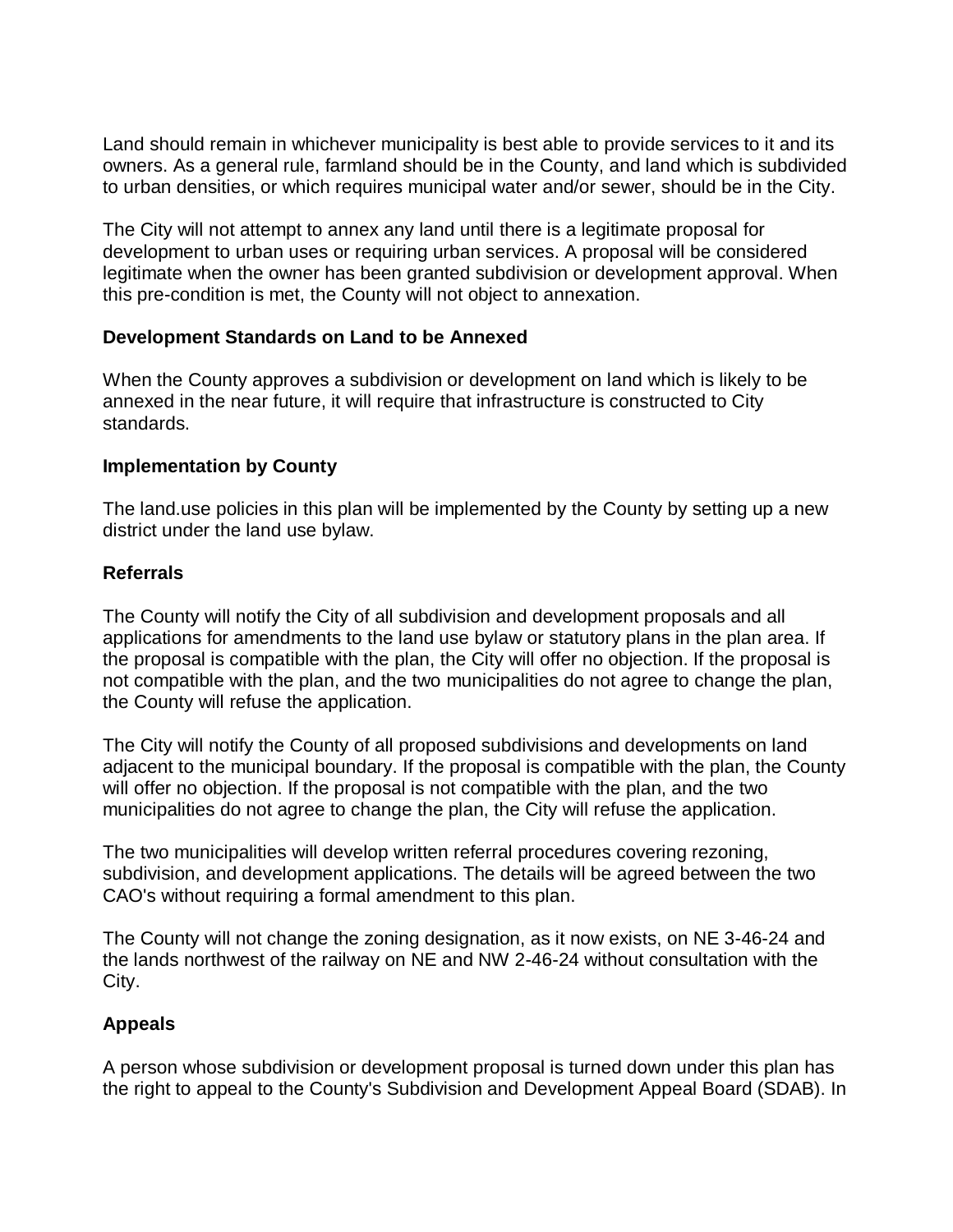some cases, neighbours also have a right of appeal. As noted earlier, the SDAB must conform to this plan when considering a subdivision appeal (section 680 MGA) and must have regard for this plan when considering a development appeal (section 687 MGA).

The SDAB will not have jurisdiction where a provincial interest is at stake, in which case the appeal will be held by the Municipal Government Board (MGA s.678(2)(a)).

Staff of both municipalities are encouraged to make a joint or agreed presentation to the appeal boards.

## **Dispute Resolution**

The Municipal Government Act (section 631) requires that an intermunicipal development plan contain a dispute resolution mechanism.

If this plan needs to be interpreted, or in case of any dispute, the matter will be referred in the first instance to the standing joint committee consisting of three City and three County councillors.

If the standing joint committee cannot reach agreement, a joint meeting of the two councils will be held within 30 days, and if this meeting achieves agreement, the decision is binding.

If the two councils cannot reach agreement, the Minister of Municipal Affairs will be requested to appoint a mediator acceptable to both municipalities. The costs of mediation will be borne equally by both municipalities regardless of the origin of the dispute or the results of the mediation.

#### **Amendment**

A person may apply to have this plan amended by filing notice with either municipality. The details of the amendment process will be worked out by the CAOs of the two municipalities. Provided it is consistent with the Municipal Government Act, the amendment process may be changed without requiring a formal amendment to this plan.

# **Duration**

This plan remains in effect for 20 years or until repealed by both councils. It will be formally reviewed every five years, or earlier if this is requested by either municipality.

# **Force-Majeure**

Any part of this plan which is contrary to provincial legislation or regulations made under legislation is void, but the plan may contravene the provincial Land Use Policies as long as those Policies are written as merely advisory.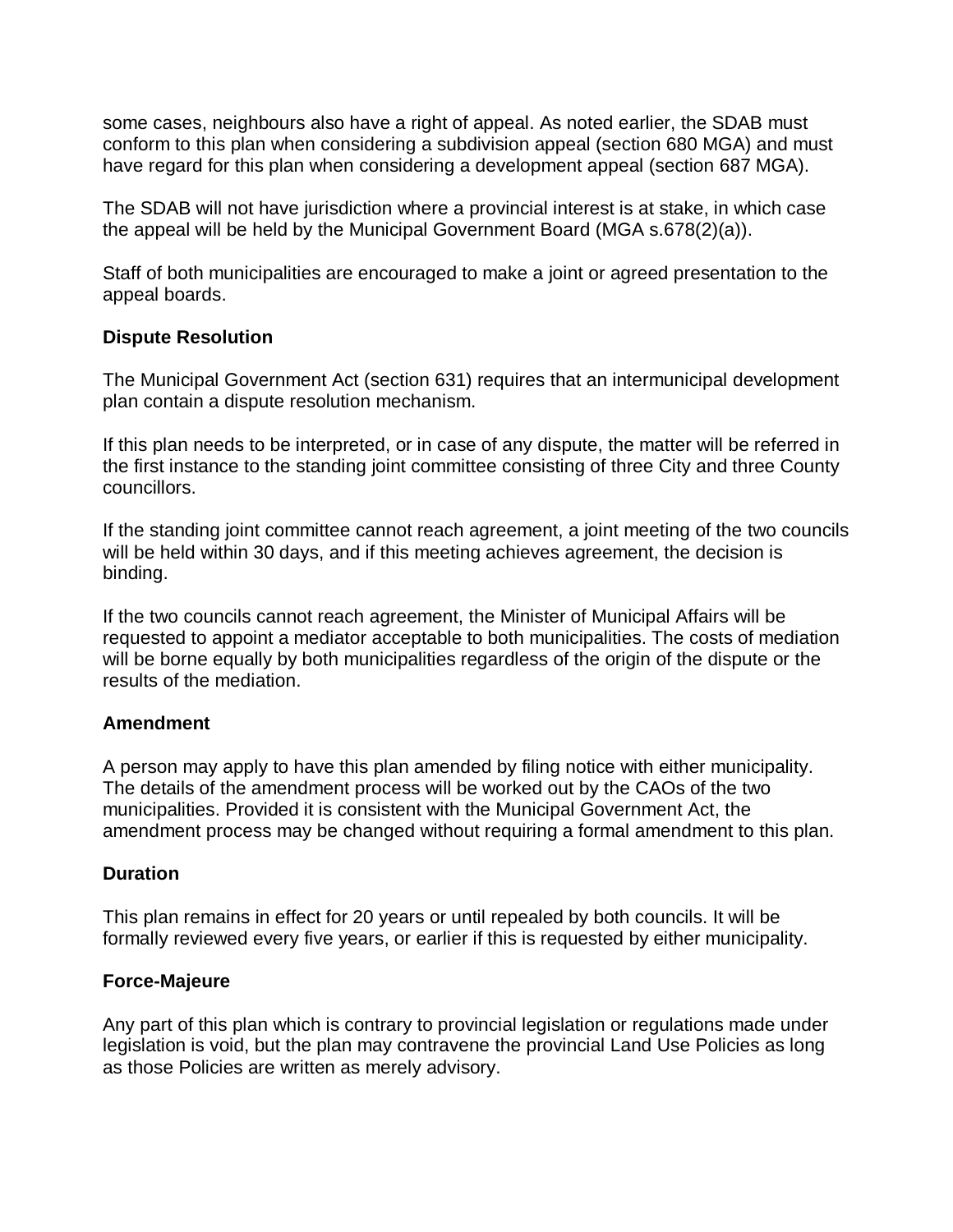# **Supercedure of Previous Agreement**

This plan supercedes the Memorandum of Agreement between the City and County dated 10 August 1992.

On behalf of the On behalf of the

City of Wetaskiwin: City of Wetaskiwin:

**Original Signed Community Community** Community Community Community Community Community Community Community Community Community Community Community Community Community Community Community Community Community Community Comm

\_\_\_\_\_\_\_\_\_\_\_\_\_\_\_\_\_\_\_\_\_\_\_\_\_\_\_\_ \_\_\_\_\_\_\_\_\_\_\_\_\_\_\_\_\_\_\_\_\_\_\_\_\_\_\_

Mayor **Mayor** Reeve

**Original Signed Community** Community Community Community Community Community Community Community Community Community Community Community Community Community Community Community Community Community Community Community Comm

City Manager Clerk County Manager

\_\_\_\_\_\_\_\_\_\_\_\_\_\_\_\_\_\_\_\_\_\_\_\_\_\_\_\_ \_\_\_\_\_\_\_\_\_\_\_\_\_\_\_\_\_\_\_\_\_\_\_\_\_\_\_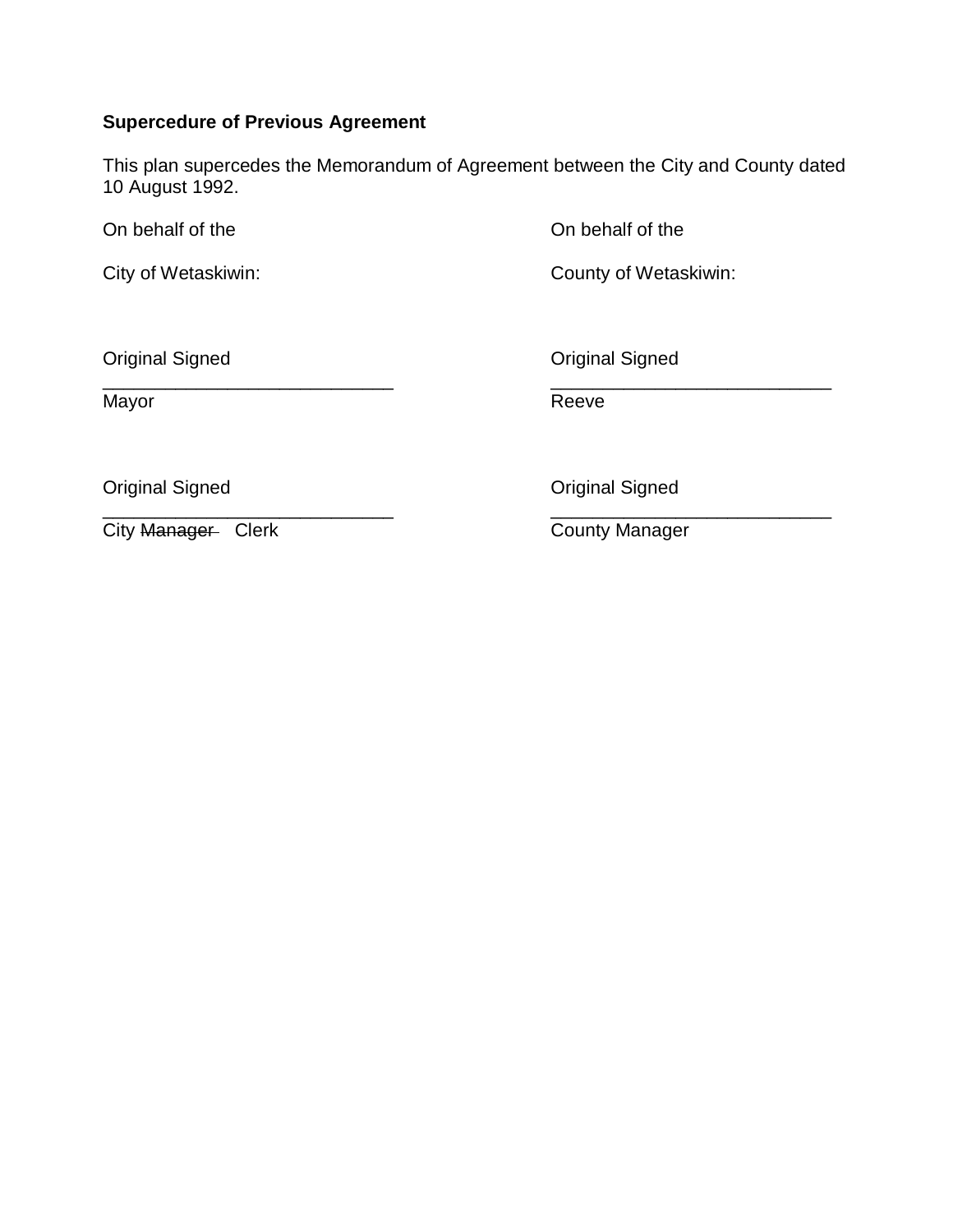This appendix is for information only. It does not form part of the Intermunicipal Development Plan.

# **Appendix 1: Setbacks required by provincial legislation**

| Sewer lagoons: | Schools, hospitals, food establishments, and residences are not<br>allowed within 300 metres of the working area of a sewer lagoon. The<br>working area is the surface of the lagoon, not the parcel boundary.<br>(Subdivision Regulations, section 12)      |
|----------------|--------------------------------------------------------------------------------------------------------------------------------------------------------------------------------------------------------------------------------------------------------------|
|                | Similarly, a sewer lagoon cannot be built or expanded within these<br>distances of an existing school, hospital, food establishment, or<br>residence. (Subdivision Regulations, section 12)                                                                  |
|                | This setback may be waived by the Deputy Minister of Environmental<br>Protection.                                                                                                                                                                            |
| Landfills:     | Schools, hospitals, food establishments, and residences are not<br>allowed within 300 metres of the operating or non-operating disposal<br>area, or 450 metres of the current or future working area, of a landfill.<br>(Subdivision Regulations section 13) |
|                | Similarly, a landfill cannot be built or expanded within these distances<br>of an existing school, hospital, food establishment, or residence.<br>(Subdivision Regulations, section 12)                                                                      |
|                | The drilling of wells within 500 metres of an active or closed landfill is<br>controlled by the Nuisance and General Sanitation Regulation,<br>section 18 (Public Health Act).                                                                               |
|                | These setbacks may be waived by the Deputy Minister of<br><b>Environmental Protection.</b>                                                                                                                                                                   |
| Highways:      | Most subdivisions within 800 metres of a rural highway require the<br>approval of Alberta Transportation if the speed limit on that stretch of<br>highway is 80 km/h or more. (Subdivision Regulations, section 14)                                          |
| Airports:      | No structures are allowed higher than a surface rising at a gradient of<br>1:7 from the sides of the basic strip, or 1:40 from the ends of the basic<br>strip. (Transport Canada, Land Use in the Vicinity of Airports, Cat TP<br>1247E)                     |
|                | Land uses affected by the noise of aircraft are regulated by the same<br>document.                                                                                                                                                                           |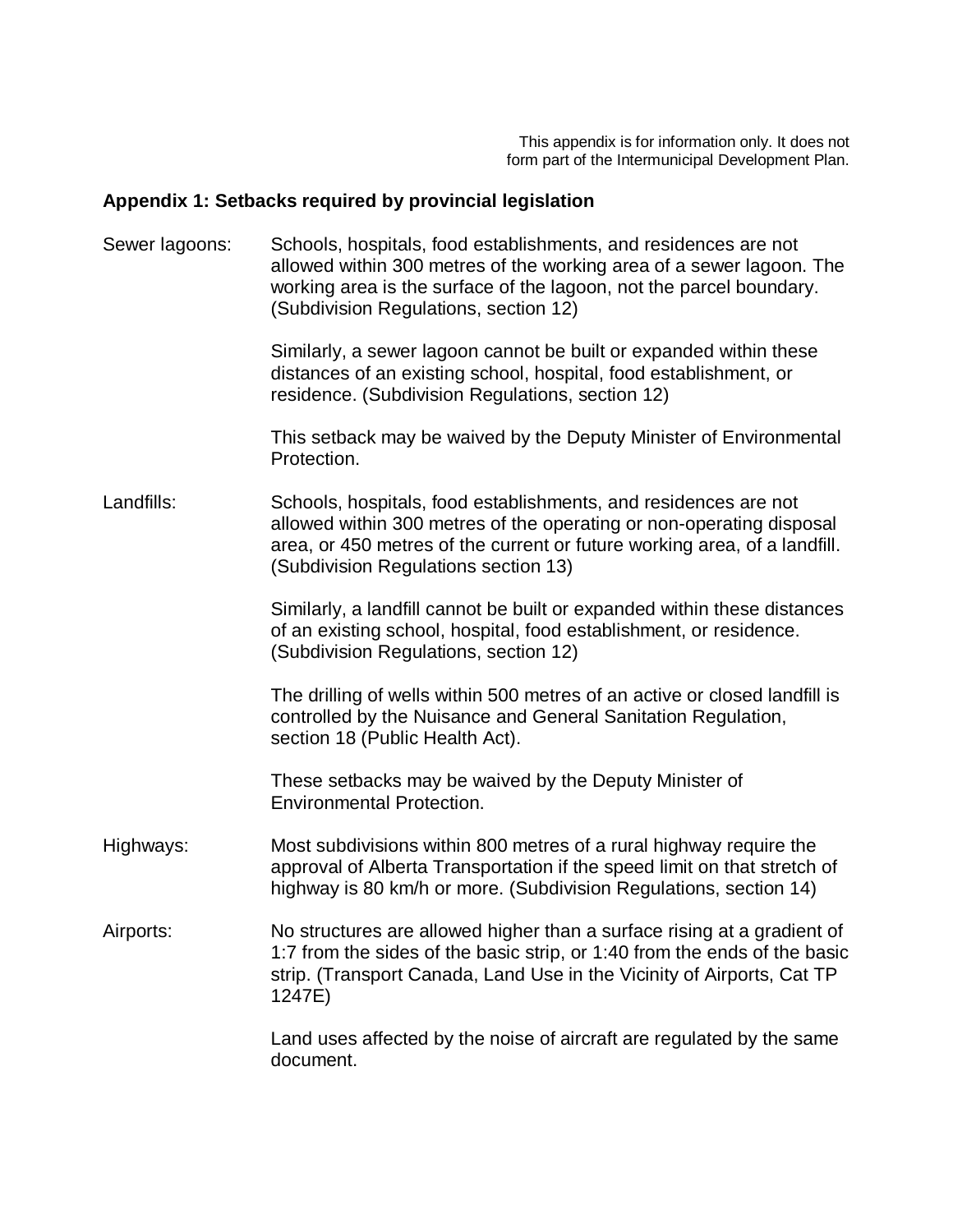Land uses which may affect flight operations due to smoke, glare, electromagnetic emissions, or the attraction of birds are also regulated.

- Flood risk: It is standard practice not to allow buildings on land which has a 1% per year probability of flooding. While municipalities may allow such buildings, it is difficult for the owners to get insurance or CMHC funding.
- Sour gas: Application for subdivision or development within 1.5 km of a sour gas facility must be referred to the Alberta Energy and Utilities Board (AEUB), and must not be approved unless it conforms to AEUB's setback requirements. (Subdivision Regulations, section 9)
- Other oil & gas: Development must not be approved within 100 metres of an oil or gas well without the approval of the AEUB. (Subdivision Regulations, section 9)
- Abandoned wells: AEUB recommends that no buildings be constructed within 5 metres of abandoned wells.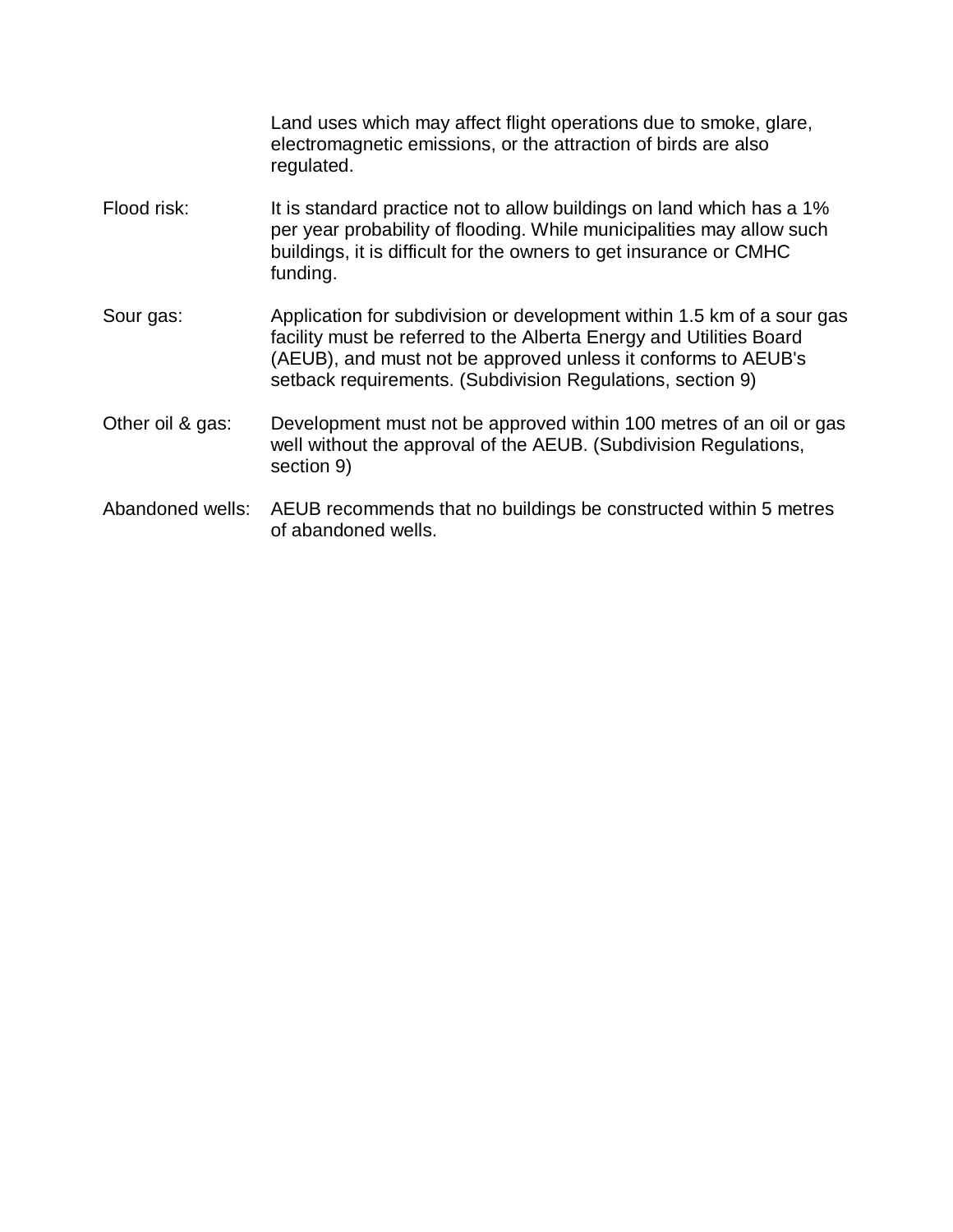#### **Appendix 2: Intensive Livestock Operations**

Alberta Agriculture publishes a *Code of Practice for the Safe and Economical Handling of Animal Manures*. The Code is relevant to this plan in three ways.

First, it defines an intensive livestock operation (ILO) as operations larger than the following sizes:

| Type of operation                                                                                                                                                                                                 | Minimum size considered<br>to be intensive                                                                                                  |
|-------------------------------------------------------------------------------------------------------------------------------------------------------------------------------------------------------------------|---------------------------------------------------------------------------------------------------------------------------------------------|
| Beef feeder<br>Dairy<br>Farrow to finish piggery<br>Farrow to wean piggery<br>Feeder piggery<br>Veal<br>Horses (PMU)<br>Poultry (broilers)<br>Poultry (breeders)<br>Poultry (layers)<br>Poultry (turkey broilers) | 300 head<br>All<br>30 sows<br>50 sows<br>300 feeders<br>100 calves<br>75 mares<br>$10,000$ sq ft<br>500 birds<br>5,000 birds<br>3,000 birds |
| Sheep                                                                                                                                                                                                             | 650 ewes                                                                                                                                    |
| Other, including fur animals                                                                                                                                                                                      | Discretionary*                                                                                                                              |

\* For the purposes of this document, all fur operations are considered intensive.

Operations smaller than this are not considered intensive. Cow-calf operations and winter feeding sites are also not considered intensive.

Second, the Code of Practice sets out the minimum distance separation (MDS) between an ILO and neighbouring residences. This distance depends on the size of the operation, the type of livestock, and the density of residential development: multiple lot residential areas must be further away than isolated houses.

Third, the Code of Practice sets out the land base required to safely dispose of manure.

The County of Wetaskiwin uses the Code of Practice when making decisions on new or expanded ILOs. Also, many financial institutions will lend money for an ILO only if it meets the Code.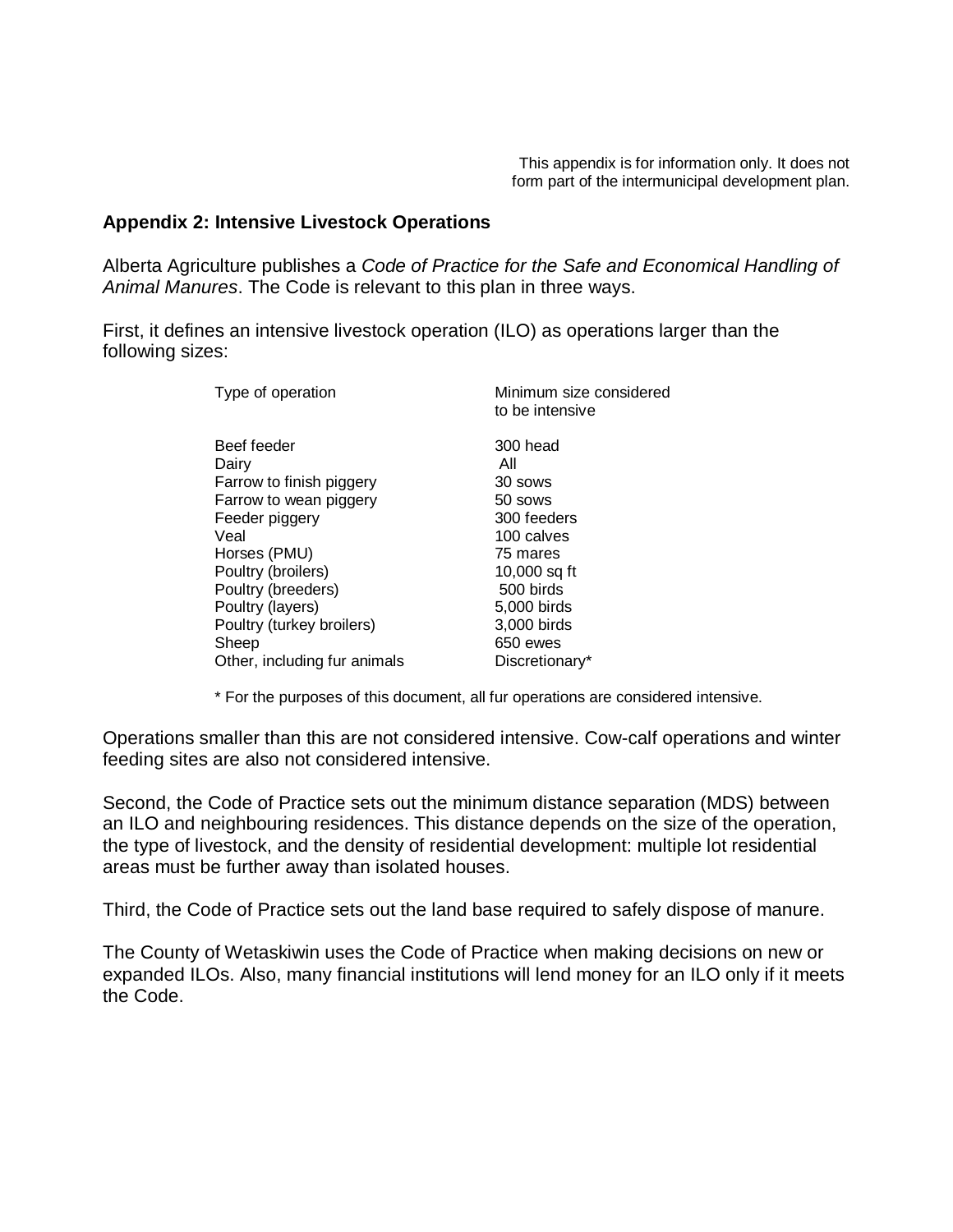

City and County of Wetaskiwin<br>Intermunicipal Development Plan<br>Map 1

Plan Area

 $\int_{\chi}$ 

The plan applies to all land inside the bold line

Land in the plan area will not automatically be annexed<br>and may never be annexed

ঋ৴ C:\dwgs\cw\idp\idp1<br>17 October 98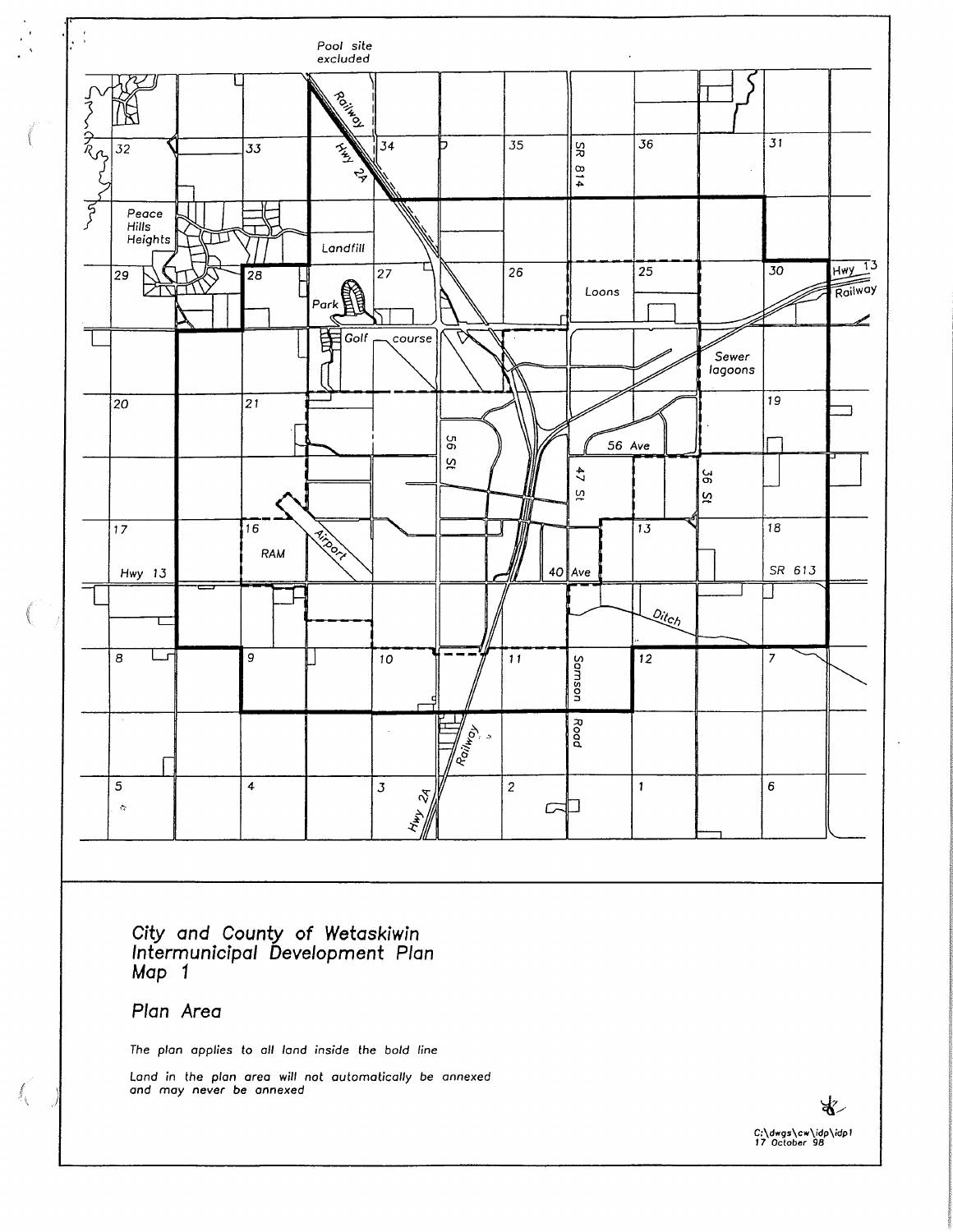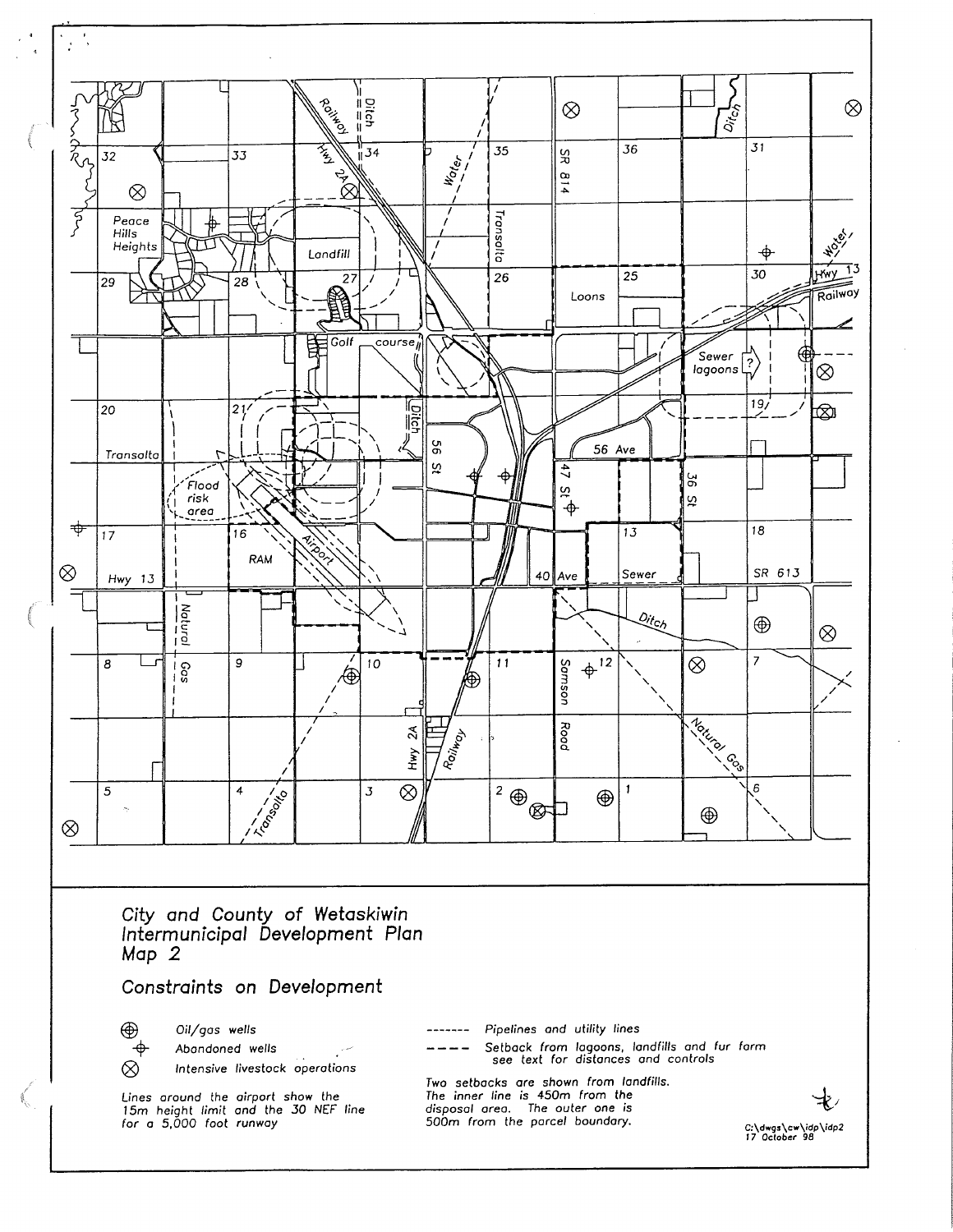

 $\bigwedge$